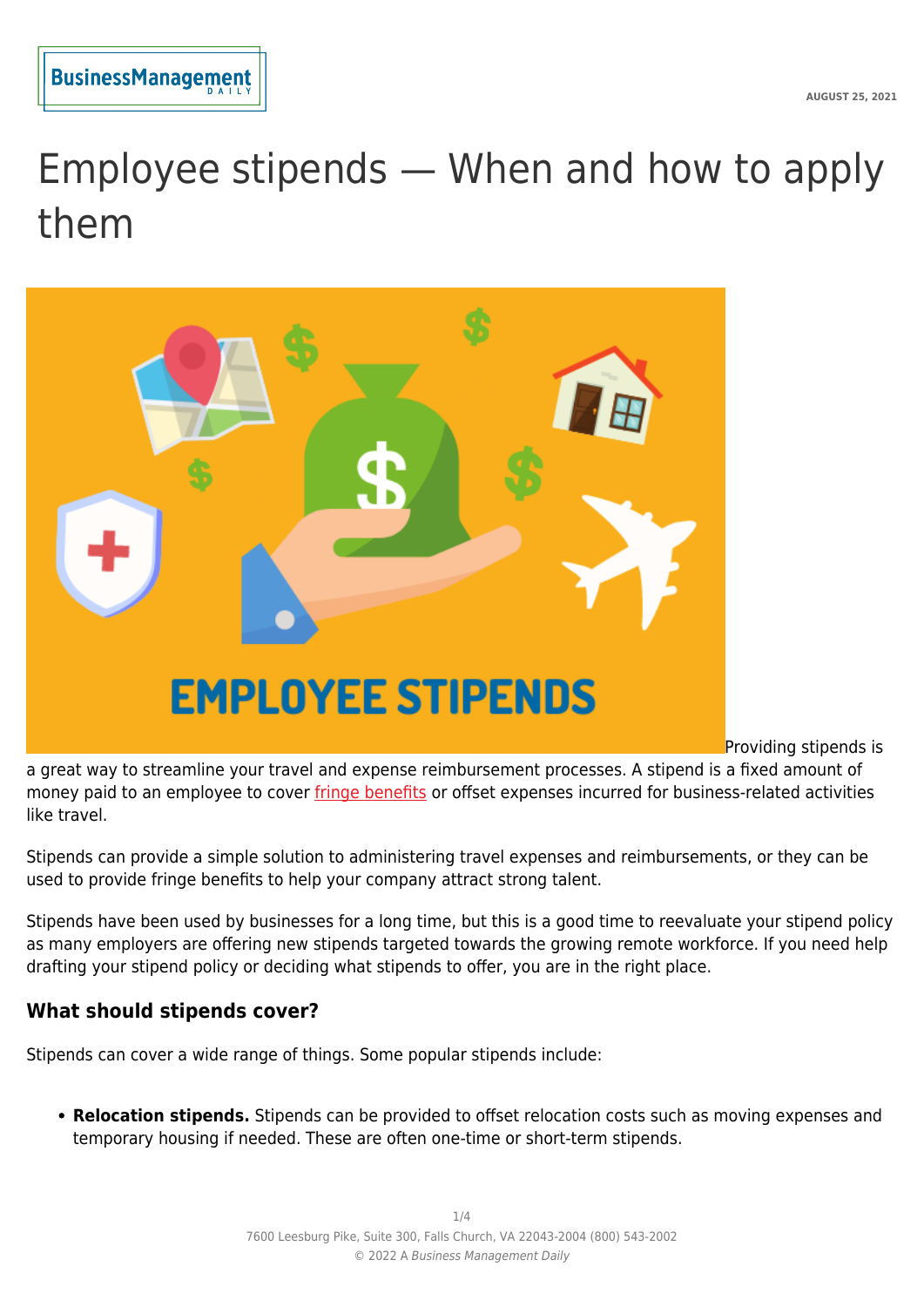- **Cell Phone stipends.** If an employee is required to use their personal cell phone for business purposes, offering a stipend is appropriate (and is required by law in some states). This often applies to salespeople, traveling or field-based staff members, and higher-level managers that may need to be reachable outside of work hours. However, if you provide company cell phones, a cell phone stipend will be unnecessary.
- **Work-from-home stipends.** Many employers are now offering stipends for remote workers. These can be one-time stipends for those moving to remote work or joining a remote company designed to help them set up their home office. It can also be a monthly stipend to offset the costs of an employee's home internet and other personal devices, space, and services now being used for work.
- **Wellness stipends.** Many employers are now providing wellness stipends to cover gym memberships or other wellness activities like massage therapy and workout classes. Healthier employees will feel better, ideally causing them to perform better and miss fewer work days.
- **Health insurance stipends.** It's most common to provide health insurance directly as an employer, but there are a couple of instances where stipends are used. If a company is new or very small and only has a couple of full-time benefits-eligible employees, it can make more sense to provide a stipend and allow employees to purchase their own healthcare on the marketplace. This arrangement also provides employees with the ability to choose their own health insurance, which is particularly helpful if your staff is spread out and may want to be part of local HMO networks.
- **Professional development stipends.** Stipends can be provided for professional development or educational assistance to employees. These are often given out annually or quarterly for the employee to select the professional development or continuing education activities that will be most beneficial to them.
- **Per diems for travel expenses.** A per diem is a daily stipend paid to cover costs while traveling. Often a per diem is provided to hotels, food, and incidentals while on business travel.
- **Living expenses.** In some cases, a stipend may be provided to offset living expenses when a salary is not being paid. Living expense stipends are sometimes used for graduate students or student researchers in academia as well as interns or volunteers at nonprofit organizations.
- **Housing stipend.** A stipend may be provided to cover housing costs. This is most frequently done in positions requiring travel in which the stay will be longer than a typical hotel stay but not a permanent relocation. A common example would be travel nurses who may be sent to an area with high demand for a few months.

#### **When should stipends be adjusted?**

Stipends are meant to be a fixed sum and should largely be consistent across the board to ensure fairness for all staff. However, there may be instances when exceptions or adjustments are required.

One form of stipend that you probably will need to be flexible on is travel stipends. You can still set a flat rate in your policy, but it's a good idea to add language stating that employees may submit additional stipend requests if traveling to areas with unusually high costs or during peak travel times. For example, your standard stipends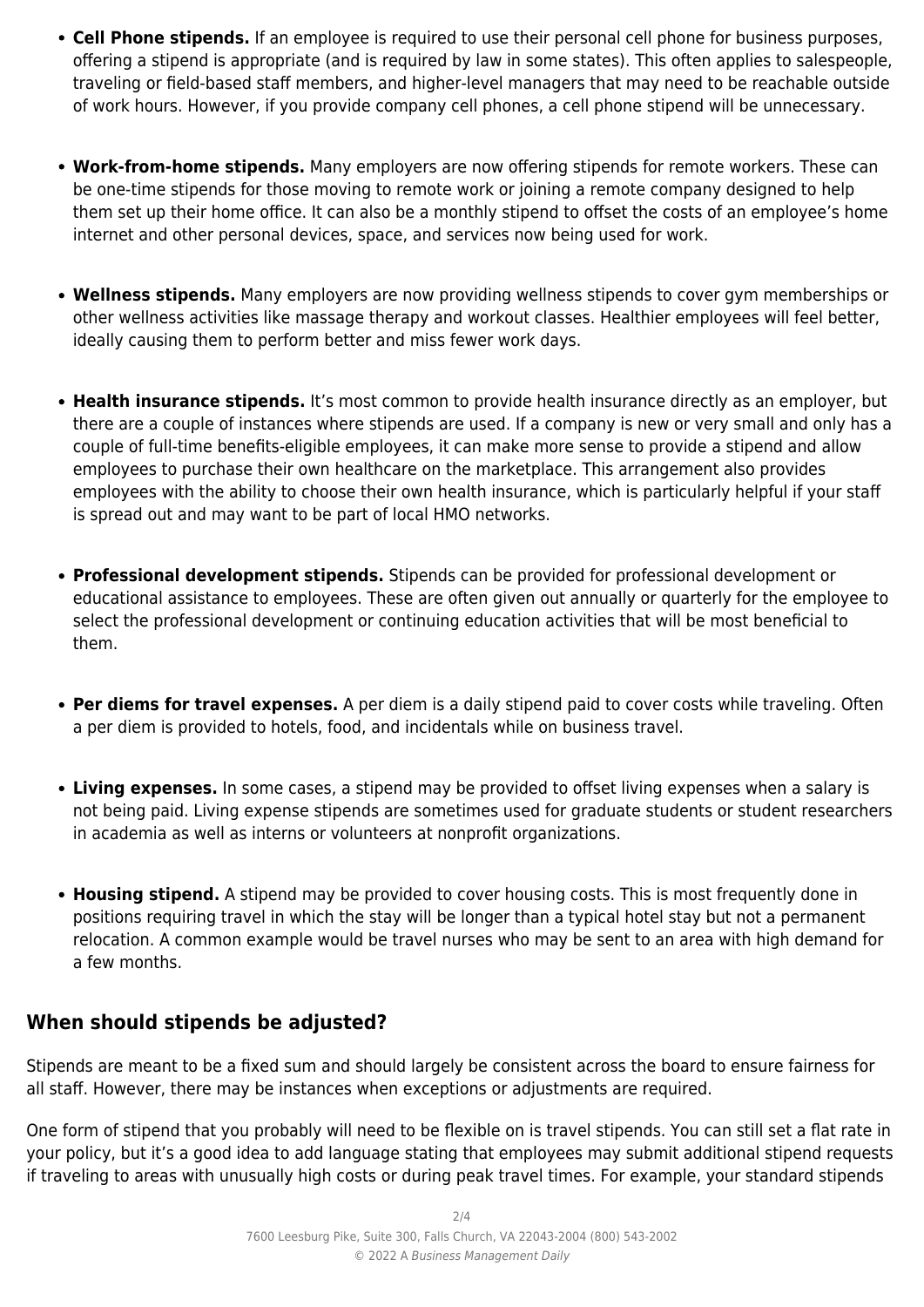may not be adequate for hotel and food costs in New York City. Some flexibility may also be required if the employee needs to book travel close to a holiday or a large local event in your destination. The IRS per diem rates do include allowances for select high-cost areas and seasonal allowances for select high tourism areas.

There also may be some forms of stipends where you will not want to disclose the flat rate in your policy. For example, the stipend amount for a relocation package will likely vary depending on circumstances such as how far of a move it is and the difference in cost of living. You may want to leave the stipend amount up for negotiation between the employee and company for relocation or housing stipends due to differences in costs.

#### **Tax implications of stipends**

Are stipends taxable? It depends.

Cash or cash equivalent stipends provided for fringe perks rather than to reimburse expenses are often taxable. The employee will need to track their fringe benefits. Social Security and Medicare taxes are not withheld from stipend payouts as they are not classified as wages, but federal taxes may be applicable when the employee files their taxes at the end of the year. There are some exemptions. For example, educational assistance and dependent care assistance stipends may be nontaxable up to a certain amount. For more information on how fringe benefits are taxed and any relevant exemptions, refer to the [IRS guidelines.](https://www.irs.gov/publications/p15b) These guidelines are generally updated annually, so be sure to reference the most recent report.

Travel stipends provided as per diems are not considered taxable by the IRS as long as some conditions are met. The per diem payment amount must be less than or equal to the federal per diem rate. The employee must also submit an expense report. If the employee doesn't submit an expense report to the employer for the per diem, the per diem stipend is considered taxable income.

## **What to include in your employee stipend policy**

It's important to cover when stipends apply and what stipends cover. For example, is a day trip to another city by car considered travel? If it's contained within business hours and no overnight stay is required, many companies would not consider this travel and would provide mileage reimbursement but not travel meal stipends.

If there are eligibility requirements to receive certain stipends, list those out. For example, the stipends may not apply to part-time or temporary staff. Be sure to list any waiting periods or other eligibility guidelines such as whether annual stipends like professional development will be prorated for staff that join later in the year.

You should also provide guidelines on whether expense reports or documentation are required to receive stipend payments. They are required in order for certain types of stipends to be considered nontaxable as discussed above. Let employees know the expense report expectations including how often reports need to be submitted.

Also, be sure to clarify when and how employees can expect to receive stipend payments. If it is a set monthly stipend such as a wellness or cell phone stipend, many companies will include this on an employee's paycheck with their regular salary. Some employers use a separate reimbursement or stipend payment system to disperse stipends to employees. If you will be doing this, let them know the submission expectations and the payment schedule or processing time.

## **Should you offer stipends?**

While companies are generally not required to provide stipends, they do come with some benefits. Following a stipend model for expenses such as travel expenses can make the expense process easier for employers,